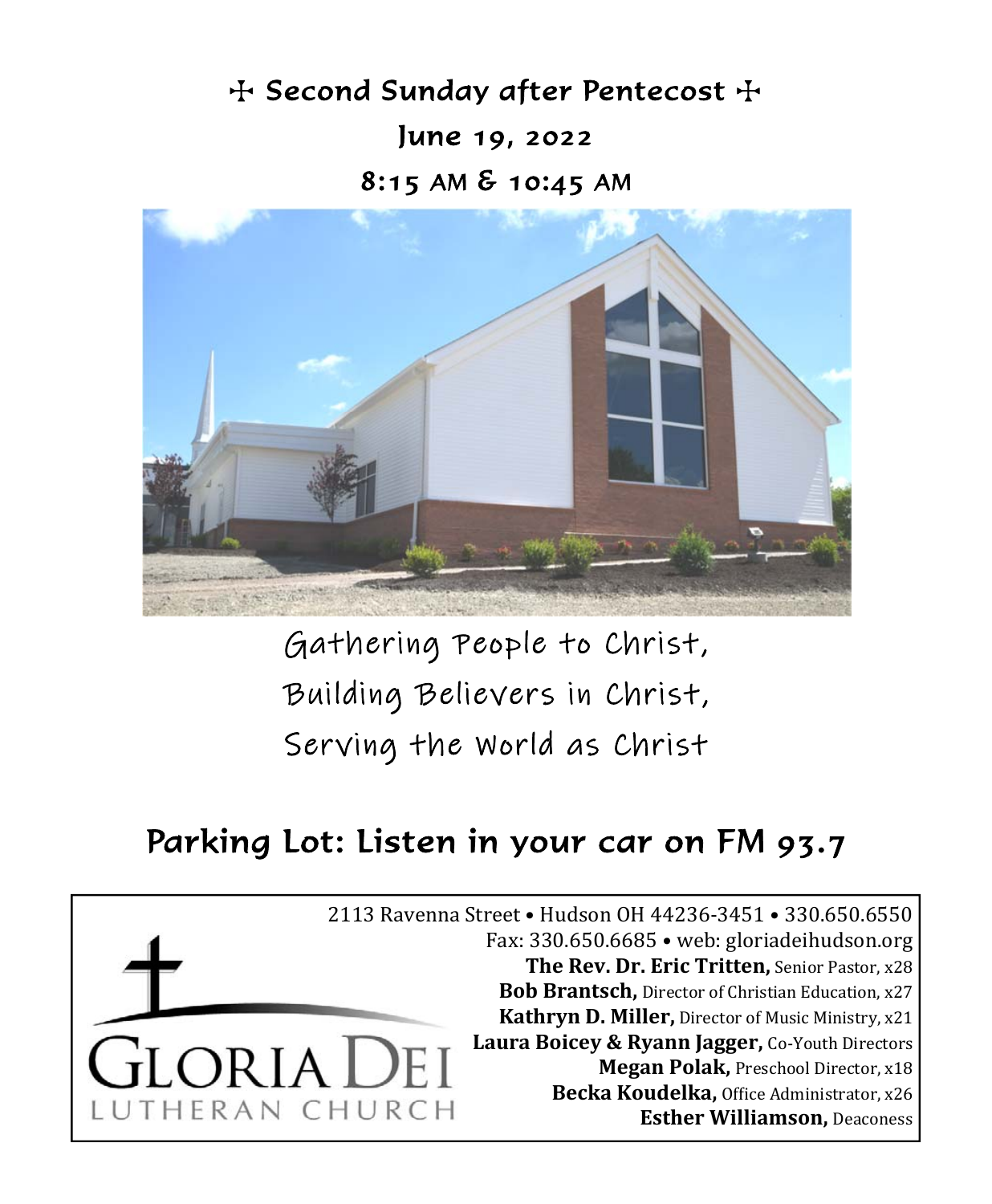## THE SACRAMENT OF HOLY COMMUNION . . .

The word "Sacrament" means that God is at work here. A Sacrament is an act of God, not just a pious ritual of the Church. What God does here is present us with the true Body and Blood of Jesus Christ, "in, with, and under" the bread and wine. It is more than just a reminder or a symbol of Christ. It is Christ. And so the proper approach is one of repentance for sin, and trust in God's promise. "He is truly worthy who has faith in the words: Given and shed *for you",* as Dr. Luther often said. We ask those who have not yet been instructed in the meaning of the Sacrament, not to participate yet in the eating and drinking, but to receive a blessing from the Pastor. God bless your sharing in this wonderful Gift.

**Welcome:** As we enter the long Church Year season of Pentecost, the liturgical color green is commonly used for the many weeks ahead. Like many things planted by a gardener or farmer in spring, green shows growth and maturation of that which was planted. In the same way, at this time of the Church Year, we are reminded that that green carries the symbolic importance of our continued need and privilege as God's people to grow and mature as disciples of Christ through the Holy Spirit given. The Readings in this Pentecost season often remind us of the Early Church continuing to grow and spread to all people, which has continued to us here and now beginning in our Baptism and through all the days the Lord grants us.

Quiet Room: The Luther Room (located at darker in color. Baskets to dispose of the the end of the hall to the left as you enter the building) is available for use as a "quiet room." It is equipped with comfortable chairs and a TV that shows the service.

Assisted Listening Devices: are available for those who have trouble hearing the service. Please see an usher to use one.

**Cushions** are available for those who may need them; ask an usher for assistance. Nursery Welcomes Your Child: The church nursery is available during both Sunday worship services and Sunday school for preschool age children and younger. The nursery is staffed with a professional Nanny. It is located to the right as you enter the building, just past the coat room.

Communion Procedure: Communion will be by continuous line. As the usher releases your pew, move to the front of the church leaving space between you and people who are not in your household. The pastor will distribute the wafer, the assisting minister will offer the chalice as the common cup, and the acolyte will be holding the tray of individual cups. *Grape juice* is in the outer ring and *is lighter* in color than the wine. The *wine is* individual cups are located on the outside edge of the front pew.

Communication Cards: Please fill out the bright yellow communication cards located by the bulletins as you enter. If you are a visitor or your address has changed, please include that in the space provided. Prayer requests for next week may be written on the back.

Cover photo by Joe Koudelka

Members and Visitors*: Please take a moment to fill out the bright yellow Guest & Member Communication Cards and place it in the offering plate at the entrance. Thank You.*

## **Prelude "Partita on 'Simple Gifts'"** Noel Geomann

Welcome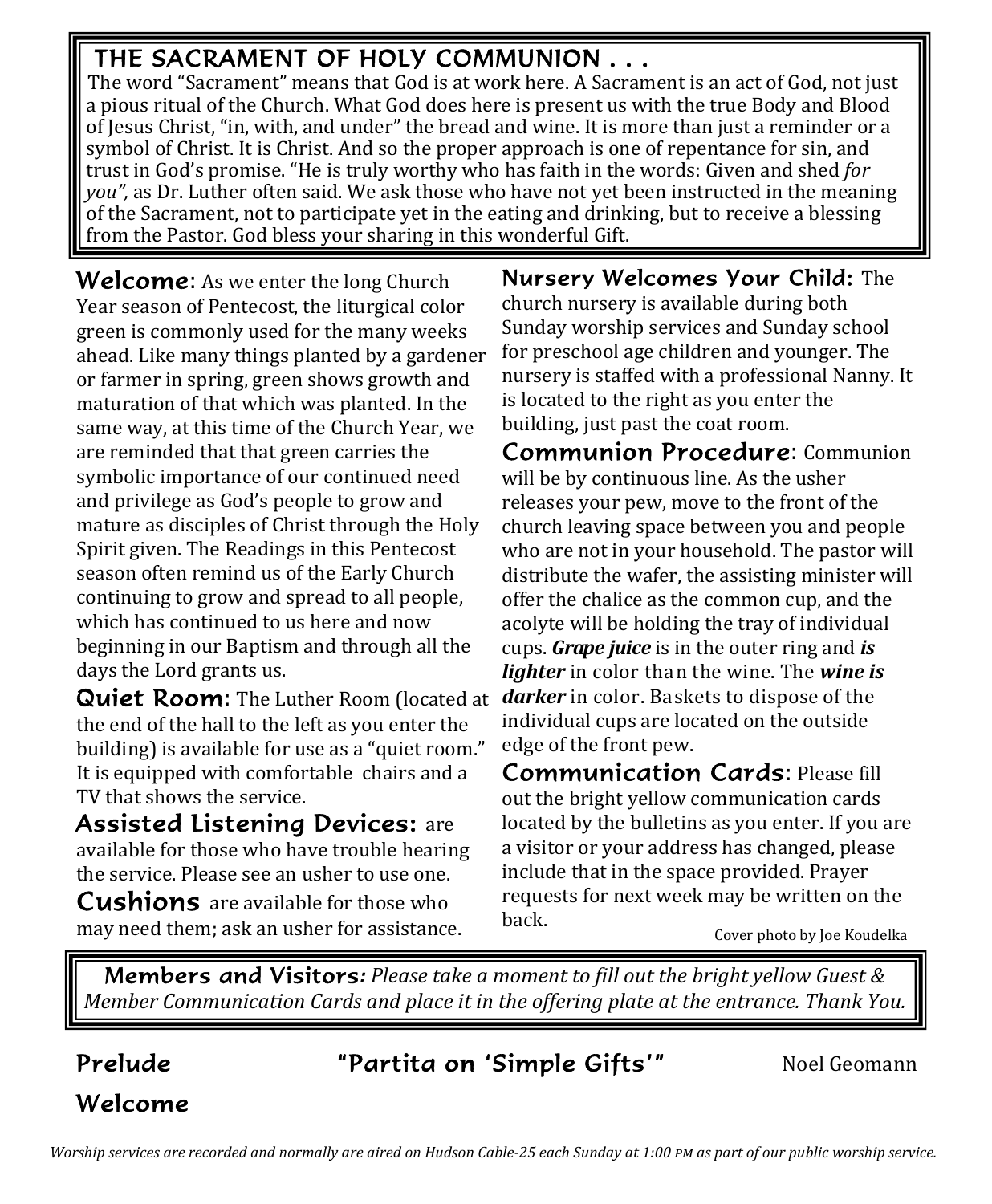

Text: Thomas O. Chisholm, 1866–1960; Tune: William M. Runyan, 1870–1957; Text and tune: Public domain Text: Thomas O. Chisholm, 1866–1960; Tune: William M. Runyan, 1870–1957; Text and tune: Public domain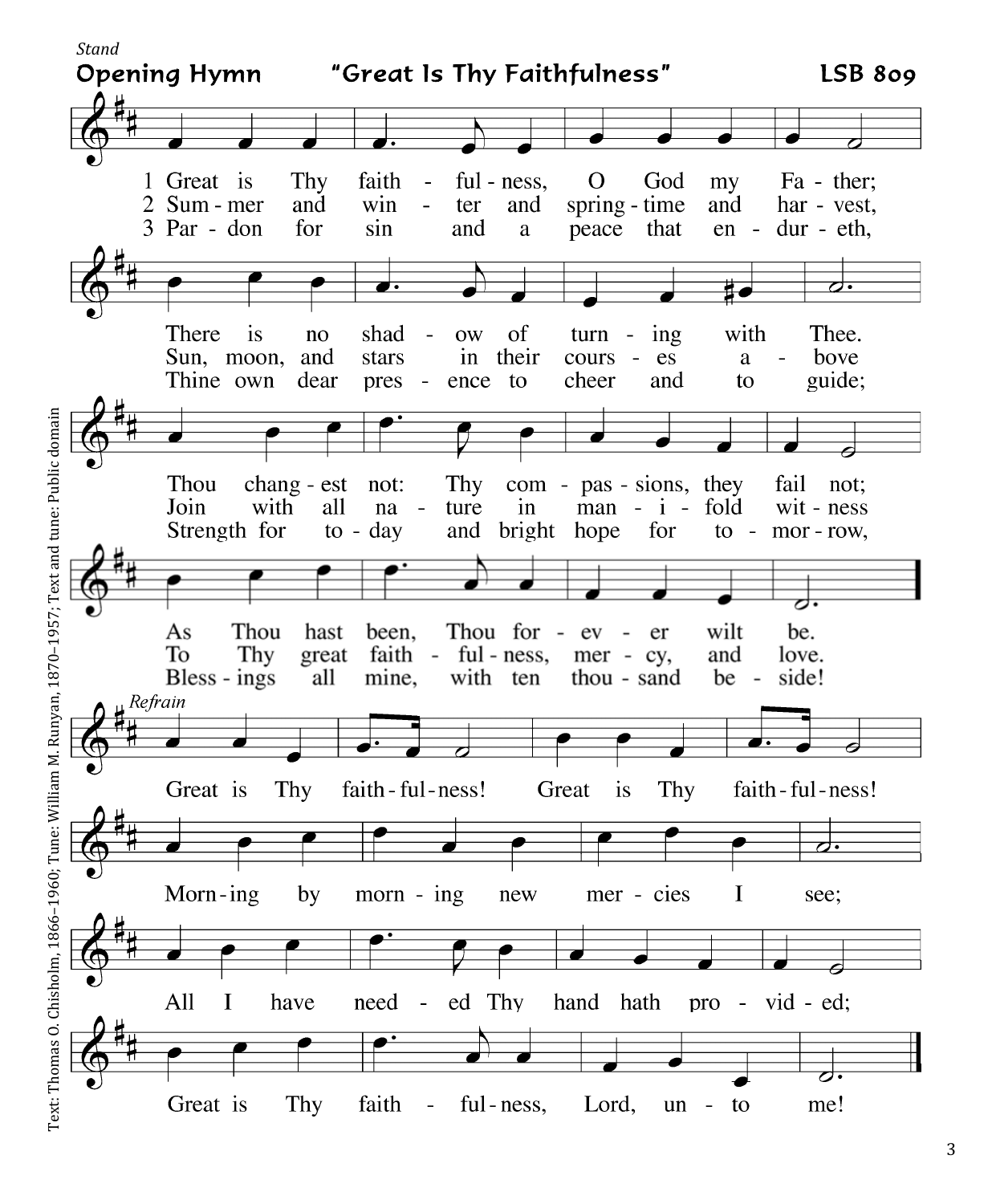#### Invocation

- **P** In the name of the Father and of the  $\pm$  Son and of the Holy Spirit.
- C **Amen.**

## **Opening Sentences Psalm 3, adapted; Luke 8:39**

- 
- $\boxed{\mathbf{P}}$  O LORD, how many are my foes! Many are rising against me;
- C **many are saying of my soul, there is no salvation for him in God.**
- P Arise, O LĔėĉ! C **Save me, O my God!**
- $\mathbf{P}$  But You, O LORD, are a shield about me, my glory, and the lifter of my head.
- C **I cried aloud to the LĔėĉ, and He answered me from His holy hill.**
- 
- P Arise, O LĔėĉ! C **Save me, O my God!**
- $\boxed{\mathbf{P}}$  I lay down and slept; I woke again, for the LORD sustained me.
- C **I will not be afraid of many thousands of people who have set themselves against me all around.**
- $\mathbf{P}$  Salvation belongs to the LORD; Your blessing be on Your people! Arise, O LORD!
- C **Save me, O my God!**
- $\boxed{\mathbf{P}}$  Return to your home,
- C **and declare how much God has done for you.**

## **Confession and Absolution Island Confession and Absolution**

- $\boxed{\mathbf{P}}$  We come before our Lord in confession, no longer as slaves, but as God's own children and as heirs of all He graciously gives.
- C **We confess we often remain captive and enslaved to our sin and have neglected the name You have given us as Your children.**
- $\mathbf{P}$  Like those in Isaiah's day, we are a rebellious people who walk in a way that is neither good nor faithful, following our own devices and desires.

C **We, on our own, have no right to be called Your heirs or to receive Your blessings.**

- $\mathbf{P}$  For the many times we forget Christ's power and victory and all we ever need fear in this body and life,
- C **forgive us, renew us, and lead us, that we may delight in Your will and walk in Your ways to the glory of Your holy name. Amen.**
- P In spite of our sin, the Lord gives His grace and good news of hope, promise, and victory. To the people in Isaiah's day and to us, He speaks: " 'Do not destroy it, for there is a blessing in it,' so I will do for My servants' sake. . . . I will bring forth offspring from Jacob, and from Judah possessors of My mountains; My chosen shall possess it, and My servants shall dwell there."

P Arise, O LĔėĉ! C **Save me, O my God!**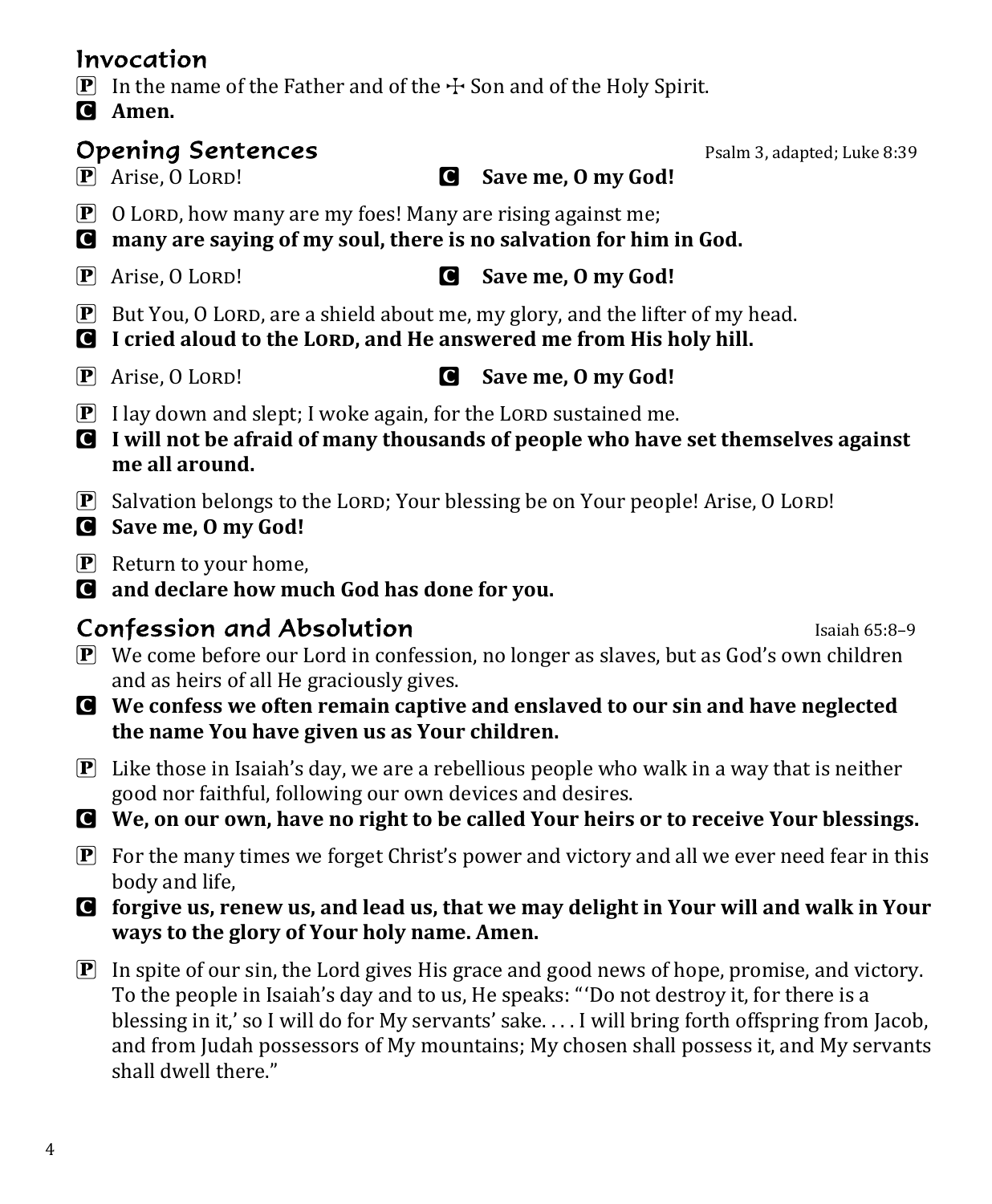Through the mercy and sacrifice of our Lord Jesus, and in spite of our sinful nature and willful breaking of His Law given out of love, He calls us His children and His heirs to set us free and to live in the victory He has won for us. Through Christ alone we have gained access to His grace by which we now stand. As a called and ordained servant of Christ and by His authority, I forgive you all your sins in the name of the Father and of the  $\pm$ Son and of the Holy Spirit.

C **Amen.**

### Salutation

P The Lord be with you. C **And also with you.**

## Prayer of the Day:

 $\mathbb{P}$  Let us pray. O God, You have prepared for those who love You such good things as surpass our understanding. Cast out all sins and evil desires from us, and pour into our hearts Your Holy Spirit to guide us into all blessedness; through Jesus Christ, Your Son, our Lord, who lives and reigns with You and the Holy Spirit, one God, now and forever. C **Amen.**



Text and tune: Public domain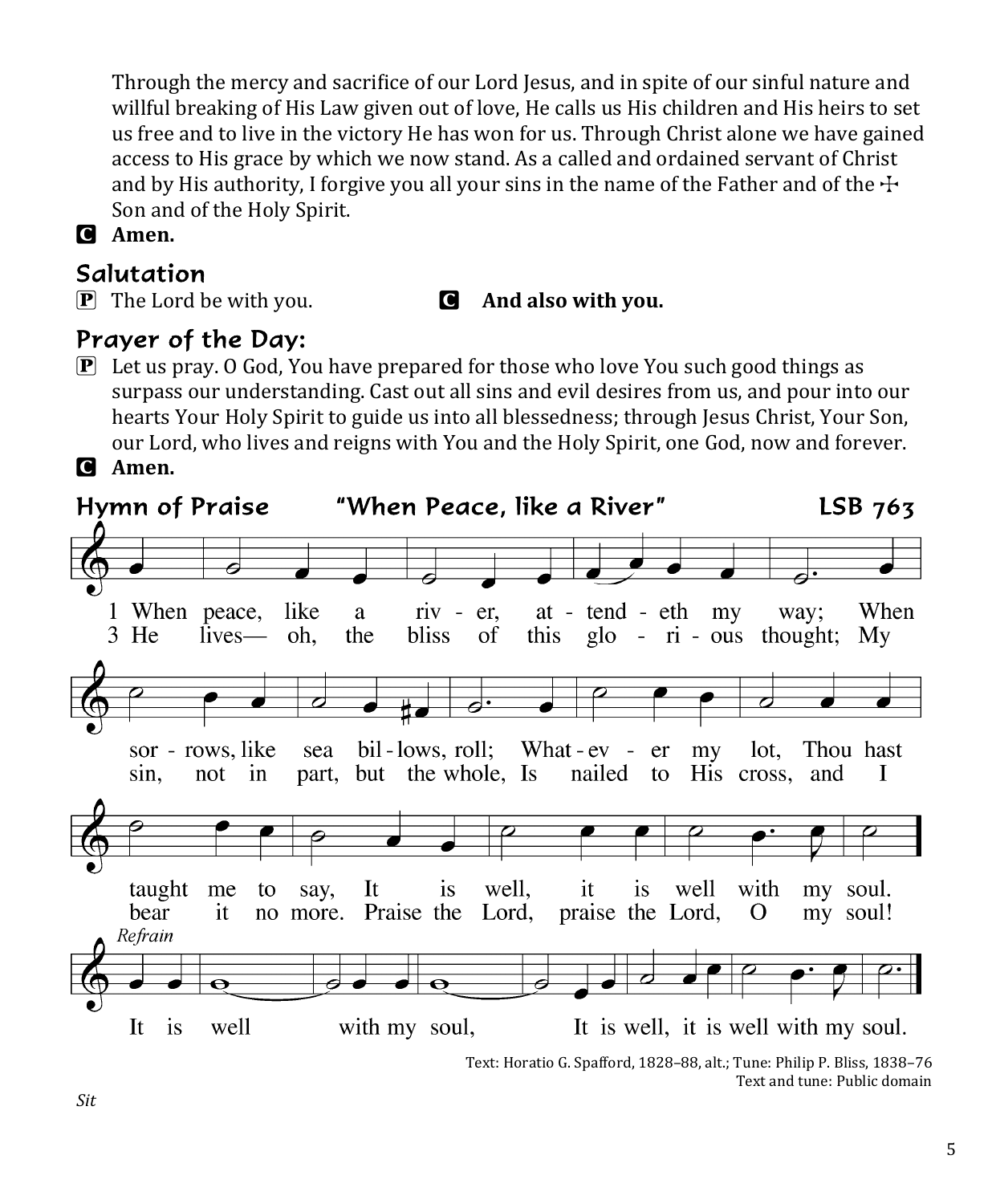## Old Testament: Isaiah 65:1–9

1I was ready to be sought by those who did not ask for Me; I was ready to be found by those who did not seek Me. I said, "Here am I, here am I," to a nation that was not called by My name. 2I spread out My hands all the day to a rebellious people, who walk in a way that is not good, following their own devices; 3a people who provoke Me to My face continually, sacrificing in gardens and making offerings on bricks; 4who sit in tombs, and spend the night in secret places; who eat pig's flesh, and broth of tainted meat is in their vessels; <sup>5</sup>who say, "Keep to yourself, do not come near me, for I am too holy for you." These are a smoke in My nostrils, a fire that burns all the day. 6Behold, it is written before Me:

A This is the Word of the Lord. C **Thanks be to God.**

## Epistle: Galatians 3:23–4:7

23Now before faith came, we were held captive under the law, imprisoned until the coming faith would be revealed. 24So then, the law was our guardian until Christ came, in order that we might be justified by faith. <sup>25</sup>But now that faith has come, we are no longer under a guardian, 26for in Christ Jesus you are all sons of God, through faith. 27For as many of you as were baptized into Christ have put on Christ. 28There is neither Jew nor Greek, there is neither slave nor free, there is neither male nor female, for you are all one in Christ Jesus. 29And if you are Christ's, then you are Abraham's offspring, heirs according to promise. 1I mean that the heir, as long as he is a

"I will not keep silent, but I will repay; I will indeed repay into their bosom 7both your iniquities and your fathers' iniquities together, says the LORD; because they made offerings on the mountains and insulted Me on the hills, I will measure into their bosom payment for their former deeds." <sup>8</sup>Thus says the LORD:

"As the new wine is found in the cluster, and they say, 'Do not destroy it, for there is a blessing in it,' so I will do for My servants' sake, and not destroy them all. 9I will bring forth offspring from Jacob, and from Judah possessors of my mountains; My chosen shall possess it, and My servants shall dwell there."

child, is no different from a slave, though he is the owner of everything, 2but he is under guardians and managers until the date set by his father. 3In the same way we also, when we were children, were enslaved to the elementary principles of the world. 4But when the fullness of time had come, God sent forth His Son, born of woman, born under the law, 5to redeem those who were under the law, so that we might receive adoption as sons. 6And because you are sons, God has sent the Spirit of His Son into our hearts, crying, "Abba! Father!" 7So you are no longer a slave, but a son, and if a son, then an heir through God.

A This is the Word of the Lord. C **Thanks be to God.**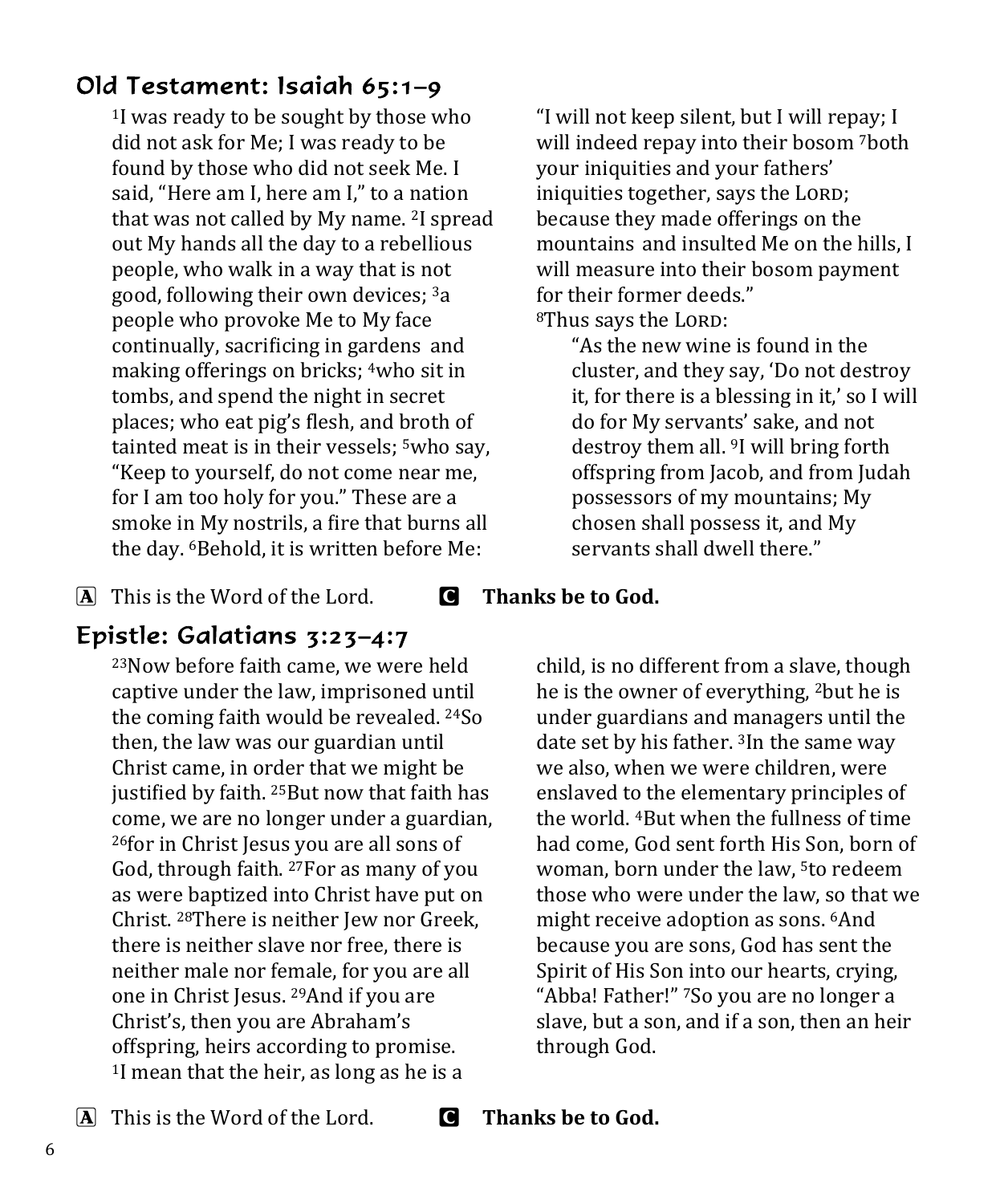#### Holy Gospel: Luke 8:26–39

- $\mathbf{P}$  The Holy Gospel according to St. Luke, the eighth chapter.
- C **Glory to You, O Lord.**

26Then they sailed to the country of the Gerasenes, which is opposite Galilee. 27When Jesus had stepped out on land, there met Him a man from the city who had demons. For a long time he had worn no clothes, and he had not lived in a house but among the tombs. 28When he saw Jesus, he cried out and fell down before Him and said with a loud voice, "What have you to do with me, Jesus, Son of the Most High God? I beg You, do not torment me." 29For He had commanded the unclean spirit to come out of the man. (For many a time it had seized him. He was kept under guard and bound with chains and shackles, but he would break the bonds and be driven by the demon into the desert.) 30Jesus then asked him, "What is your name?" And he said, "Legion," for many demons had entered him. 31And they begged Him not to command them to depart into the abyss. 32Now a large herd of pigs was feeding there on the hillside, and they begged Him to let them enter these. So He gave them permission. 33Then the demons

P This is the Gospel of the Lord C **Praise to You, O Christ.**

## Apostles' Creed

- **I believe in God, the Father Almighty, maker of heaven and earth.**
- **And in Jesus Christ, his only Son, our Lord, who was conceived by the Holy Spirit, born of the virgin Mary, suffered under Pontius Pilate, was cruciϐied, died and was buried. He descended into hell. The third day he rose again from the dead. He ascended**

came out of the man and entered the pigs, and the herd rushed down the steep bank into the lake and were drowned. 34When the herdsmen saw what had happened, they fled and told it in the city and in the country. 35Then people went out to see what had happened, and they came to Jesus and found the man from whom the demons had gone, sitting at the feet of Jesus, clothed and in his right mind, and they were afraid. 36And those who had seen it told them how the demon-possessed man had been healed. <sup>37</sup>Then all the people of the surrounding country of the Gerasenes asked Him to depart from them, for they were seized with great fear. So He got into the boat and returned. 38The man from whom the demons had gone begged that he might be with Him, but Jesus sent him away, saying, <sup>39"</sup>Return to your home, and declare how much God has done for you." And he went away, proclaiming throughout the whole city how much Jesus had done for him.

**into heaven and sits at the right hand of God the Father Almighty. From thence he will come to judge the living and the dead.**

**I believe in the Holy Spirit, the holy Christian Church, the communion of saints, the forgiveness of sins, the resurrection of the body, and the life everlasting. Amen**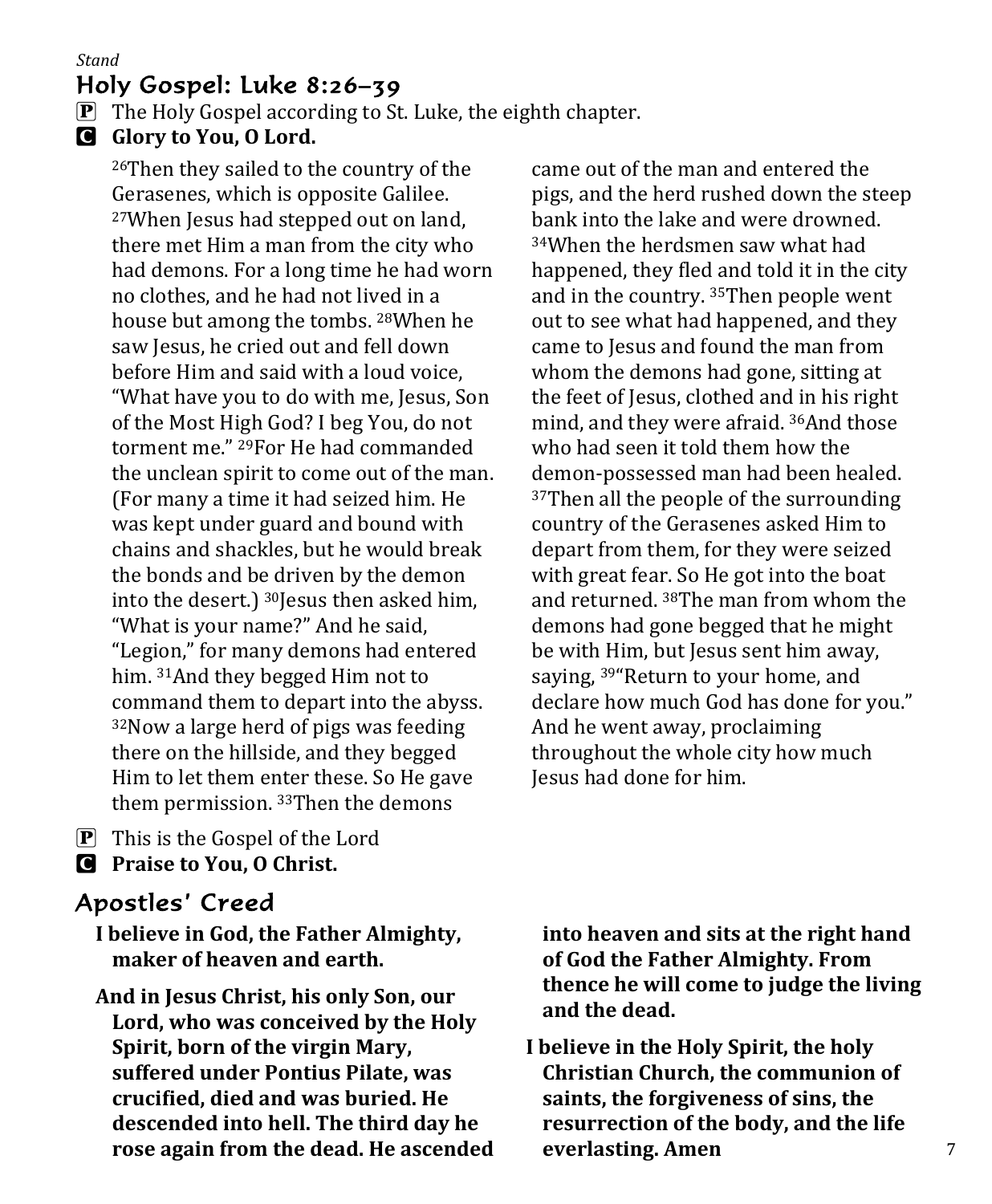#### *Sit*  Children's Message (8:15) Bob Brantsch, DCE Children's Message (10:45) Vacation Bible School music



Text: Amy Grant, 1960; Tune: Michael W. Smith, 1957; Streamed under CCLI License # 20114496 Text and tune: © 1984 Meadowgreen Music Company, admin. EMI. Used by permission: LSB Hymn License no. 110004444

### **Sermon** Study to be Quiet Rev. Dr. David Zachrich

 Based on 1 Thessalonians 4:11 *...and to aspire to live quietly, and to mind your own affairs, and to work with your hands, as we instructed you...*

#### Offering: *Here is the link for you to contribute your offerings online:*

https://gloriadeihudson.org/donate.html. An offering plate is also provided near the church entry for those who prefer to leave their offering there. We continue to encourage Simply Giving and online giving.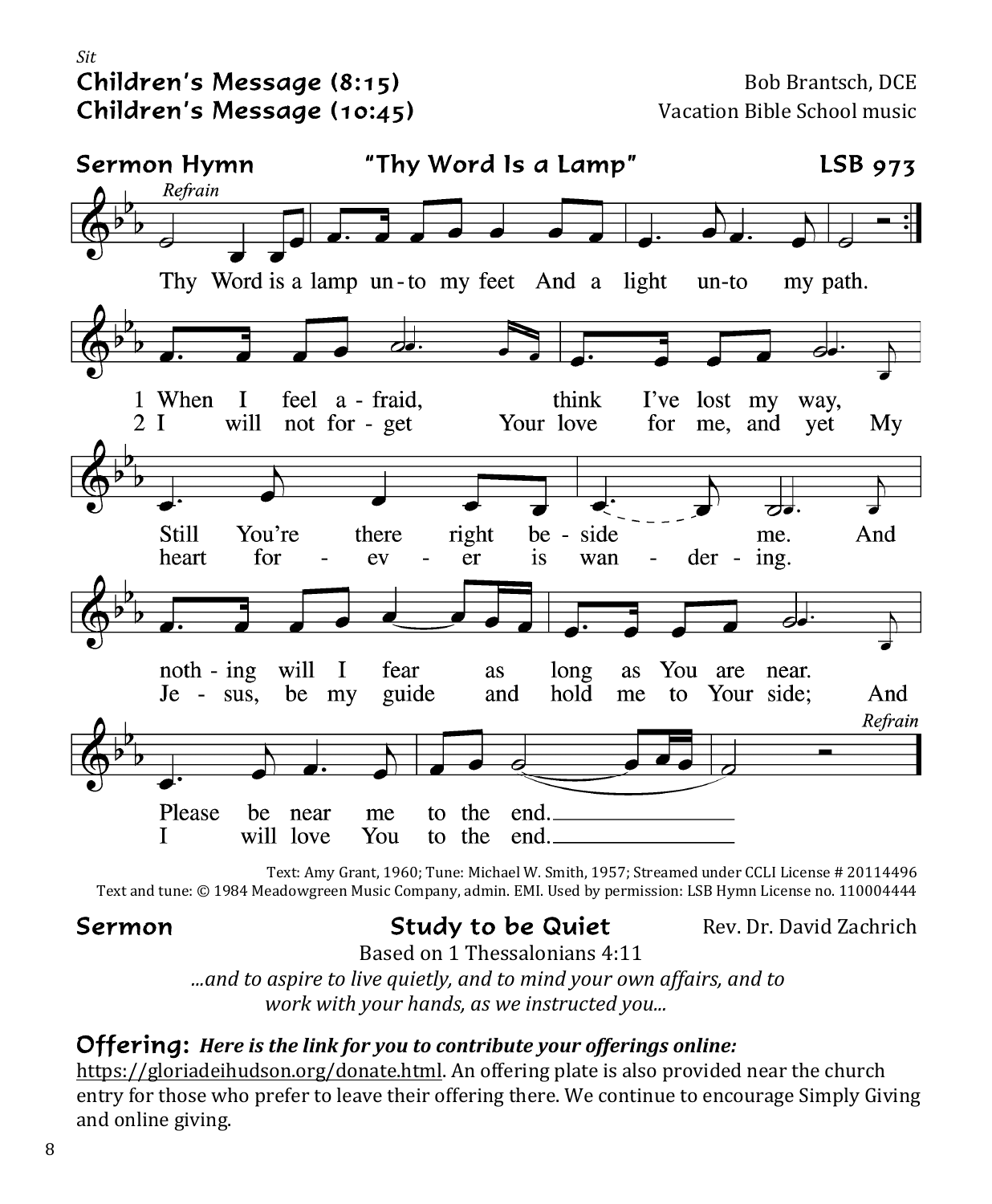

### Pastoral Prayers

## The Prayers of the Church

- A God the Father Almighty, You so loved the world that You gave Your only-begotten Son
- C **to save us from our sin and to make us Your children and heirs of all Your blessings through faith in Him.**
- $\mathbf{P}$  As You have destroyed the lasting penalties of our sin, eternal death, and the power of the devil,
- C **help us to live each day knowing the victory has been won by and through Christ, our Lord.**
- A We pray for our families: On this celebratory weekend, we pray for fathers,
- C **that they faithfully lead their families and children in the way of Christ and peace;**
- $\overline{A}$  for mothers.
- C **that they have strength and grace to manage their many responsibilities and to give them joy and fulϐillment in their work and duties;**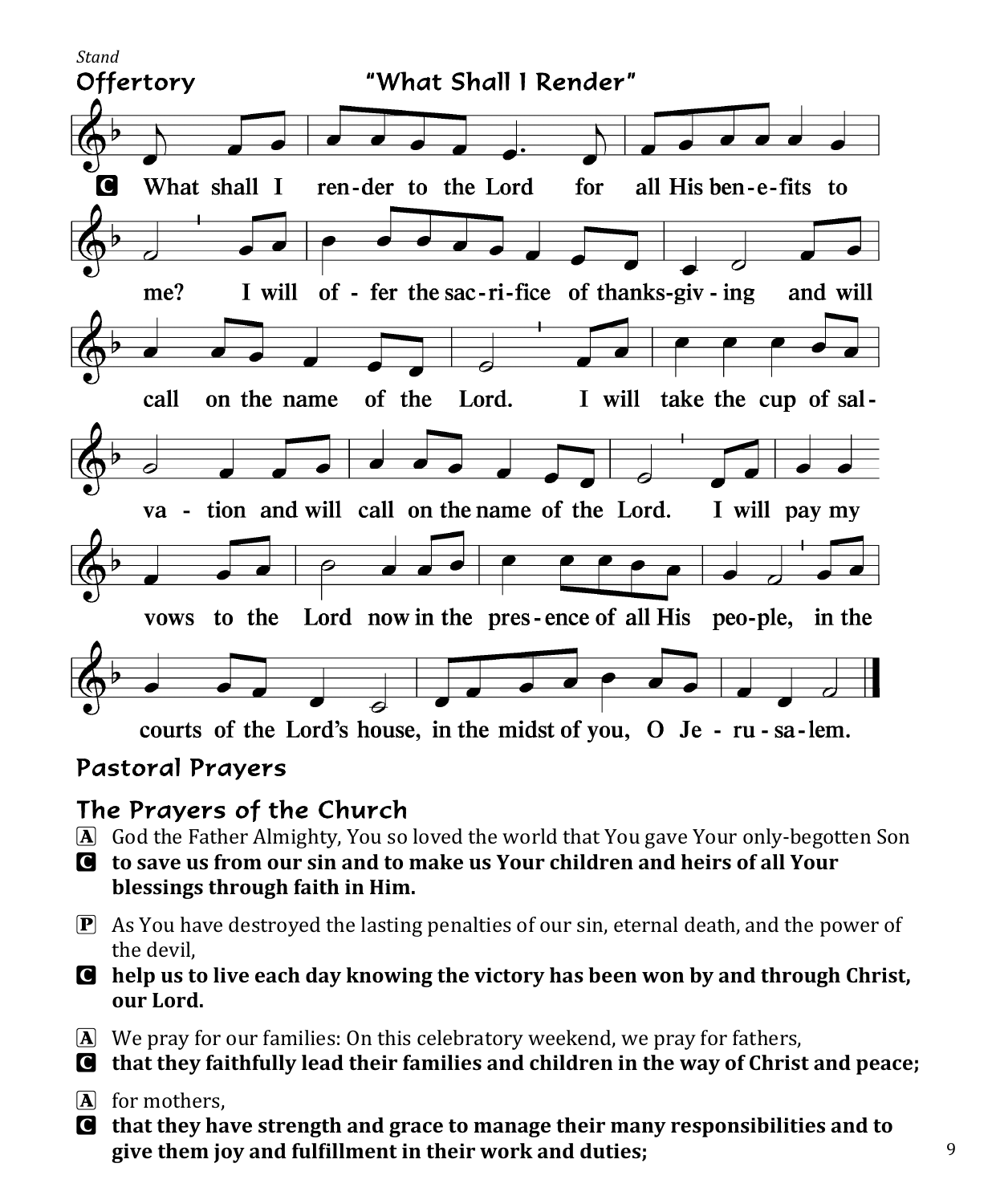- $\mathbf{\overline{A}}$  and for children.
- C **that they grow in the faith in which You have called them through Baptism, heirs of Your promises, and develop in all ways pleasing to You.**
- A Lift up all those who are weighed down by the guilt and shame of sin. Release them from their bondage
- C **and point them to forgiveness at the feet of Jesus.**
- A Lord, walk with all those who are grieving in the shadow of death. Look with favor upon all who are sick, injured, and recovering. Comfort them with the hope of the resurrection to eternal life.
- C **Have mercy upon them and heal them according to Your will.**
- A Strengthen all those who are fighting against the power of Satan. Remind them of Your presence in Your Word and Sacraments. Give hope to all those who are isolated and lonely.
- C **Bring them into the presence of the loving community of Your Church that they ϐind help and hope among Your people.**
- $\overline{A}$  Embolden and enliven the faith You have given through Your Spirit as we are in the world but not of the world. Empower us to be Your witnesses in our relationships, our vocations, and among our neighbors, that all may know the power and the victory of Your Son's death and resurrection and rejoice in forgiveness, life, and salvation.
- P Into Your hands we commend all for whom we pray, trusting in Your mercy through Your Son, Jesus Christ, our Lord.
- C **Amen.**

### Lord's Prayer

**Our Father, who art in heaven, hallowed be thy name, thy kingdom come, thy will be done, on earth as it is in heaven. Give us this day our daily bread; and forgive us our trespasses, as we forgive those who trespass against us; and lead us not into temptation, but deliver us from evil. For thine is the kingdom, and the power, and the glory, forever and ever. Amen**

### Words of Institution

 $\boxed{\mathbf{P}}$  Our Lord Jesus Christ, on the night when He was betrayed, took bread, and when He had given thanks, He broke it and gave it to the disciples and said: "Take, eat; this is My  $\pm$ body, which is given for you. This do in remembrance of Me."

 In the same way also He took the cup after supper, and when He had given thanks, He gave it to them, saying: "Drink of it, all of you; this cup is the new testament in My  $\pm$ blood, which is shed for you for the forgiveness of sins. This do, as often as you drink it, in remembrance of Me."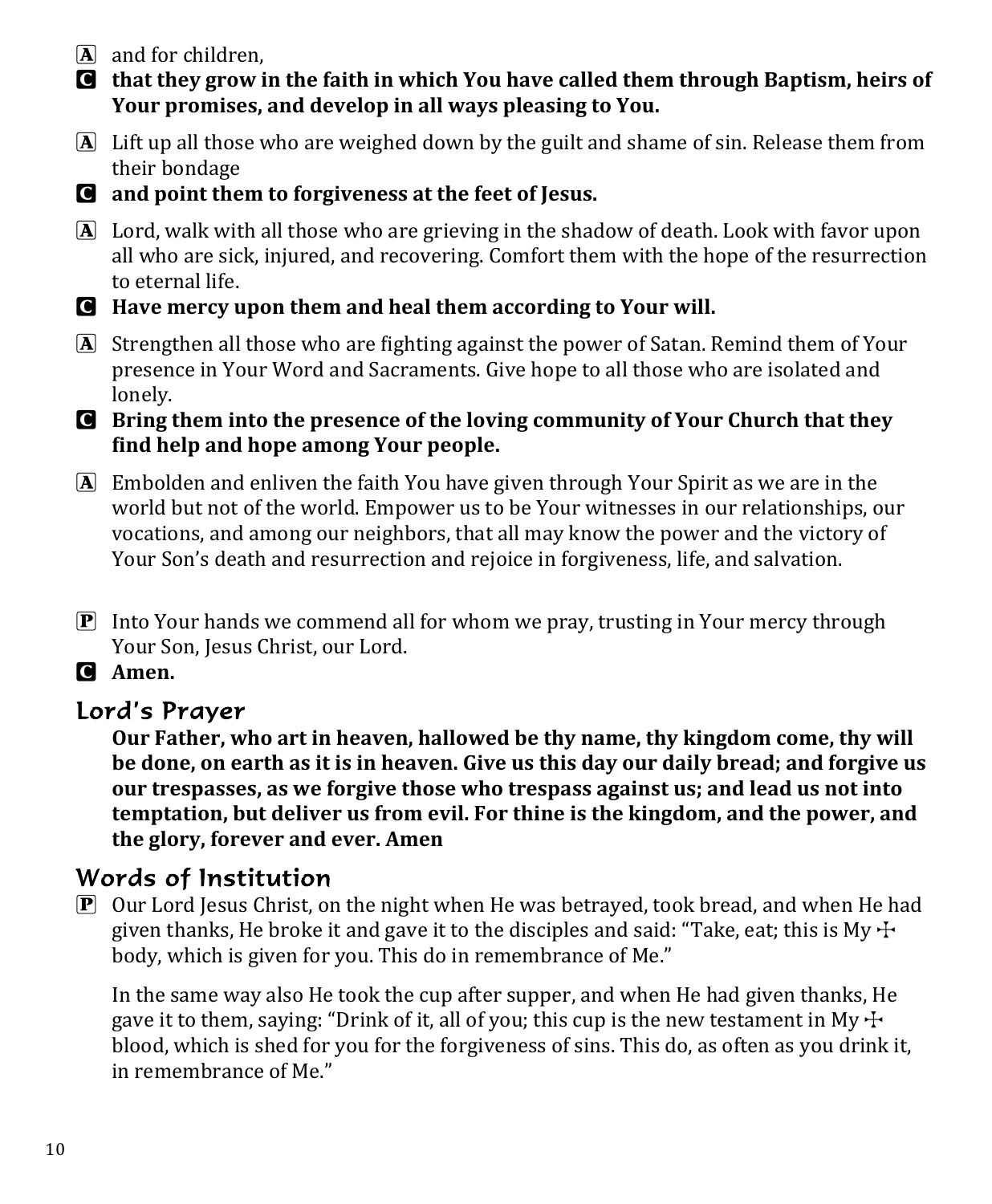## Proclamation of Christ

- A As often as we eat of this bread and drink this cup, we proclaim the Lord's death until He **comes.**  $-1$  *Corinthians* 11:26
- C **Amen. Come, Lord Jesus.**  —*Revelation 22:20*

## The Peace

- **P** The peace  $\pm$  of the Lord be with you always.
- C **And also with you.**

# Hymn "Blessed Assurance" Insert

## Hymn "Come, Thou Fount of Every Blessing" Insert

## Communion Dismissal

## Post-Communion Thanksgiving

A We give thanks to You, almighty God, that You have refreshed us through this salutary gift, and we implore You that of Your mercy You would strengthen us through the same in faith toward You and in fervent love toward one another; through Jesus Christ, Your Son, our Lord, who lives and reigns with You and the Holy Spirit, one God, now and forever.

C **Amen.**

## Blessing

 $\mathbf{P}$  The Lord bless you and keep you. The Lord make His face shine on you and be gracious to you. The Lord look upon you with favor and  $\pm$  give you peace.

C **Amen.**

## Dismissal

- $\overline{A}$  Arise, O LORD!
- C **Save me, O my God!**
- A Return to your home,
- C **and declare how much God has done for you.**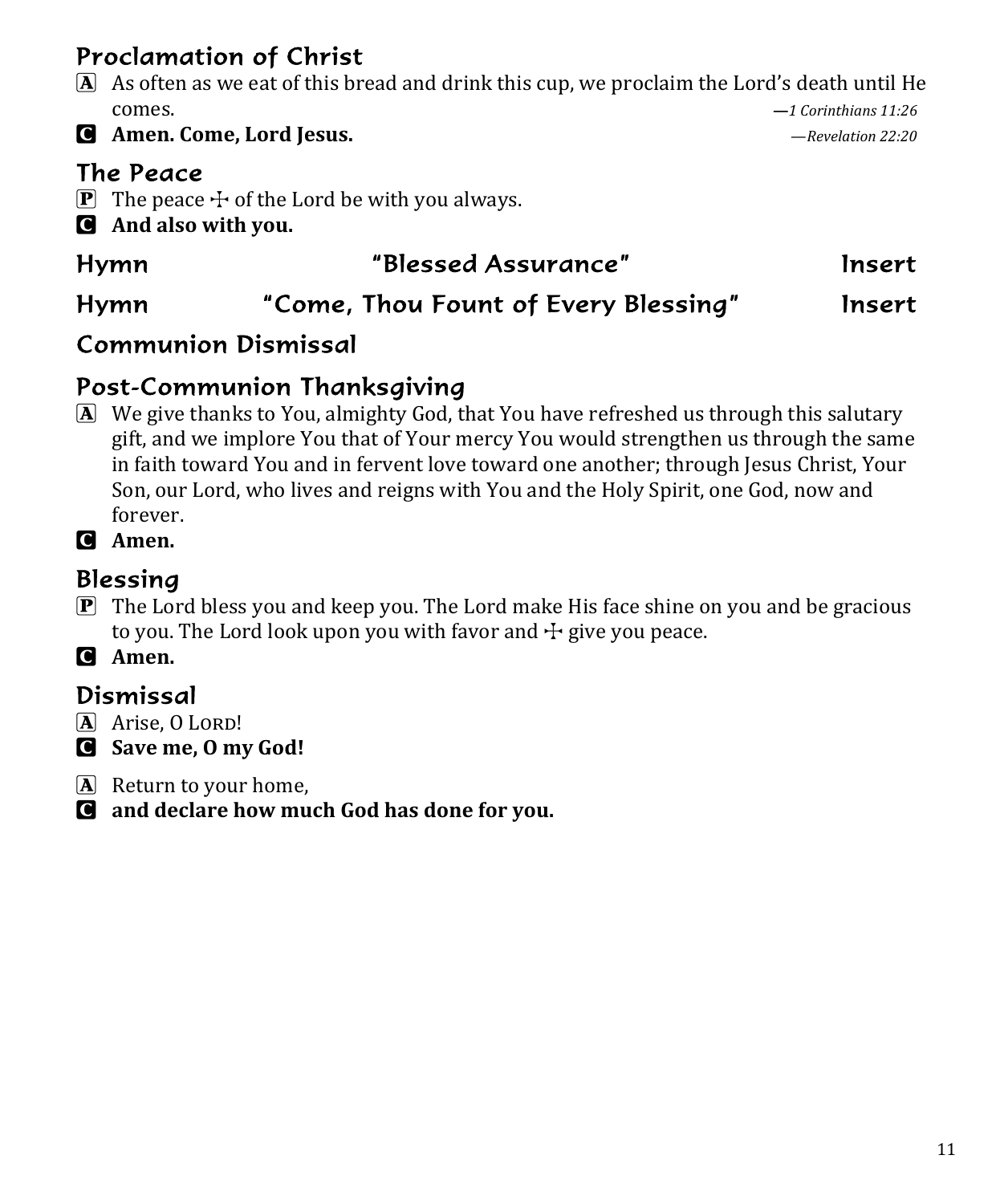

#### Acknowledgments

Creative Worship for the Lutheran Parish, Series C, Quarter 3. Copyright © 2022 Concordia Publishing House.

All rights reserved. Used by permission.

- Unless otherwise indicated, Scripture quotations are from the ESV® Bible (The Holy Bible, English Standard Version®), copyright © 2001 by Crossway, a publishing ministry of Good News Publishers. Used by permission. All rights reserved.
- Created by Lutheran Service Builder © 2022 Concordia Publishing House.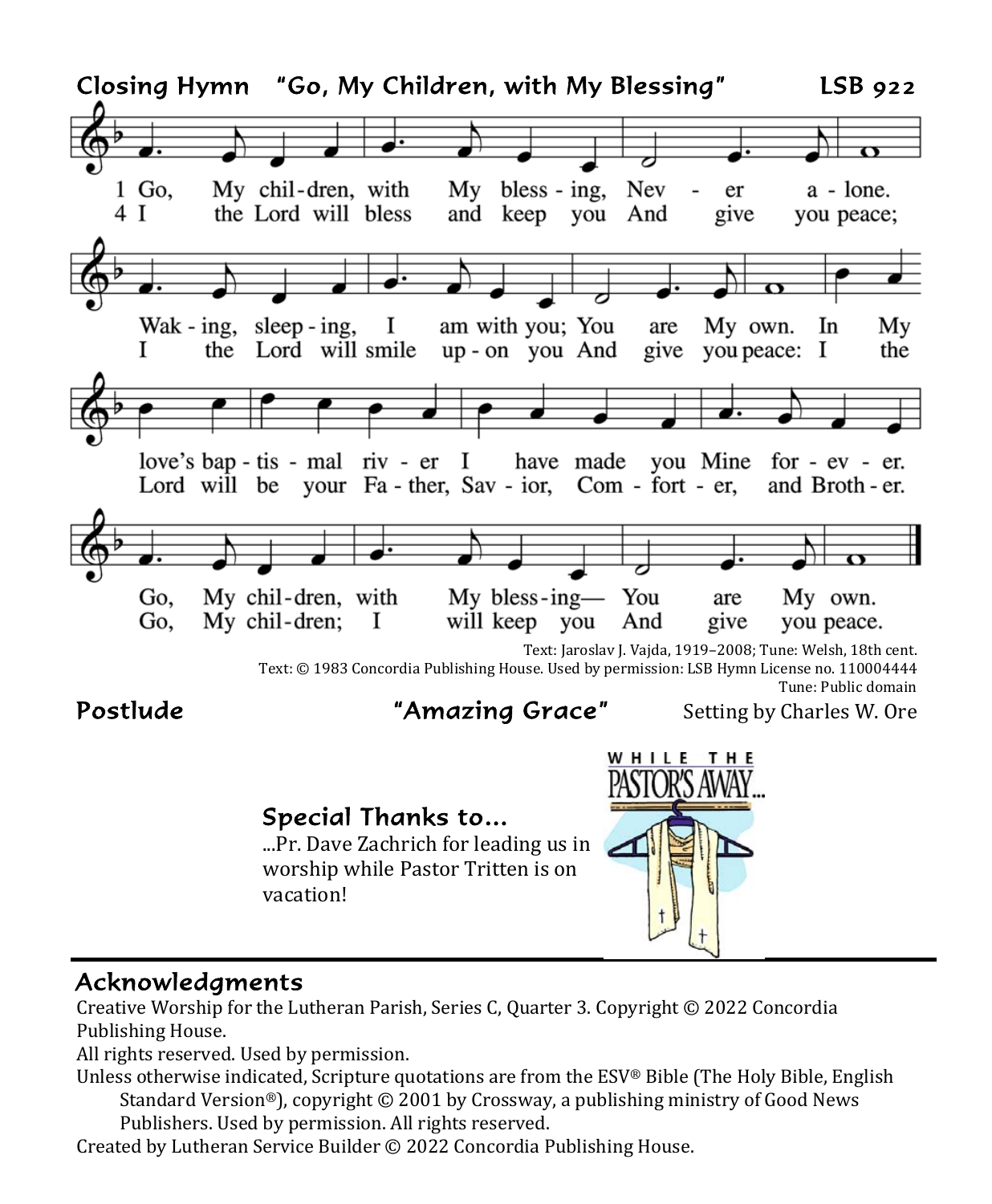

Heir of sal-va-tion, pur-chase of God, born of his Spir-it, washed in his blood. an - gels de-scend-ing bring from a-bove ech-oes of mer-cy, whis-pers of love. watch-ing and wait-ing, look-ing a-bove, filled with his good-ness, lost in his love.





this is my sto - ry, this is my song, prais-ing my Sav-ior all the day long.

Text: Fanny J. Crosby, 1820-1915 Music: ASSURANCE, Phoebe P. Knapp, 1830-1908

Public domain